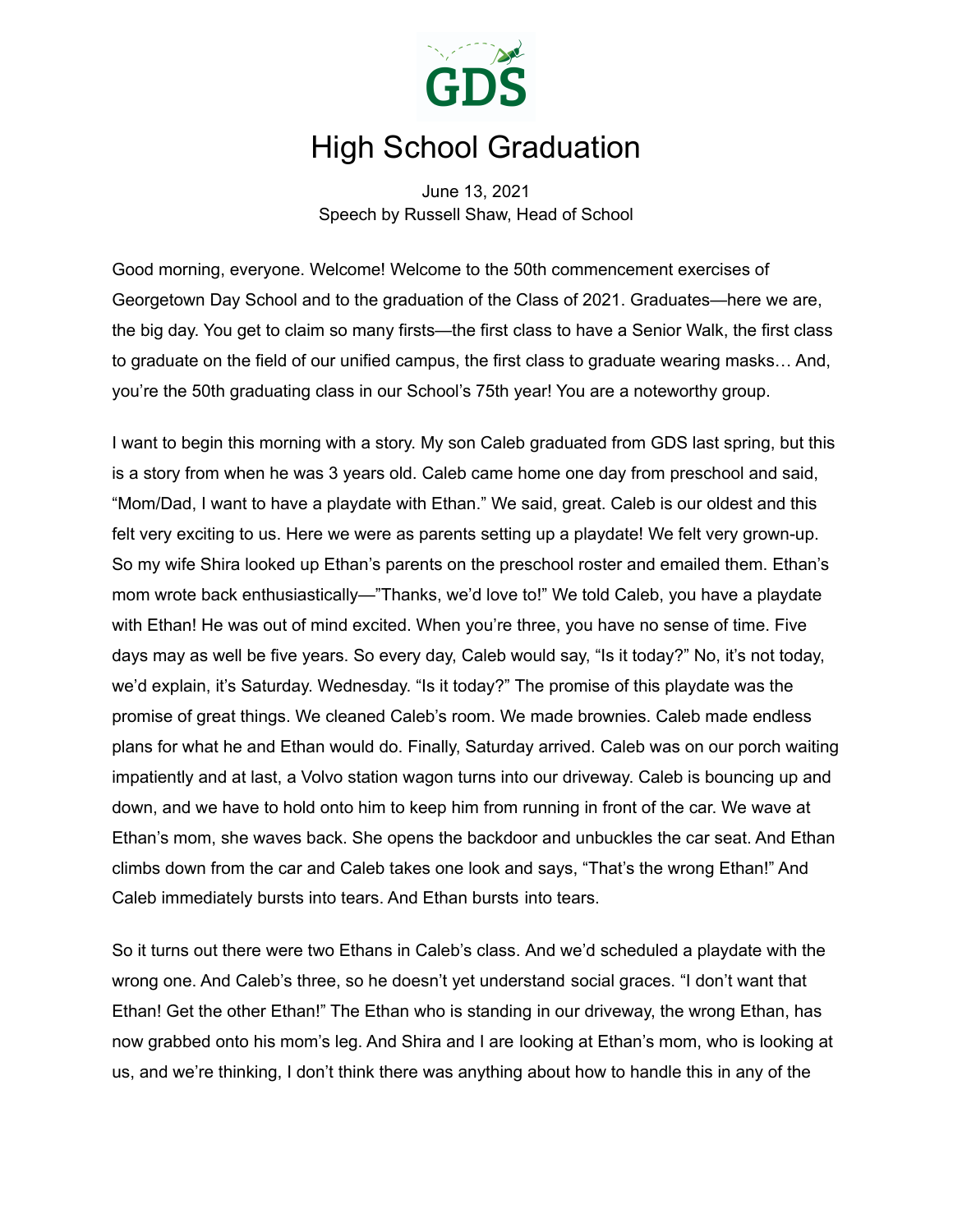parenting books we read.

The wrong Ethan has become shorthand in our household for when things go sideways. So when I would show up to the wrong campus for a meeting—which doesn't happen anymore, but did happen for my first 10 years at GDS—"that's the wrong Ethan!" A doordash delivery and it's not what I ordered: "That's the wrong Ethan!" I'm on hold with customer service for an hour, only to have them hang up on me. The wrong Ethan.

And graduates, here's the thing. Sometimes life brings us the wrong Ethan. You can count on it. It can be a senior year disrupted by a pandemic. It can be losing a paper that you were nearly finished with and thought you had saved but somehow didn't. It can be a friendship that seems to fall apart and you're not sure why.

Of course, what matters is what we do when the wrong Ethan shows up in our life. In Caleb's case, the two boys rallied, had a playdate, and then Ethan went home. It would be a better story if they became best friends and remain close to this day, but that's not what happened. It was a one-off playdate. And a good story.

And it turns out that the stories that we tell about our experiences are powerful in informing how we make sense of them. It's in the making sense, in the narrating of the story, that we have agency. In your English classes, you learned how to close read and you learned about narrative. Graduates, we get to narrate our own lives. My advice to you is to do this with intention. Where possible, make yourself an actor with agency. Recognize the challenges that you have faced, and then tell the story of how you have navigated them with humanity, with courage, with a sense of humor, with resilience, with purpose.

You'll each tell a story of this pandemic. You'll tell the story to your own children or grandchildren or colleagues—you'll be telling this story for the rest of your lives. What story will you tell? What role will you play in that story?

Events in our lives take place in three stages. First, there's the anticipation of the event. Second, there's the event itself. For example, this is your actual graduation. It's not how you imagined your graduation over the past weeks or years. It's the actual graduation. Right now. And third, there is our memory of an event. And it's in that memory that, believe it or not, we have choice.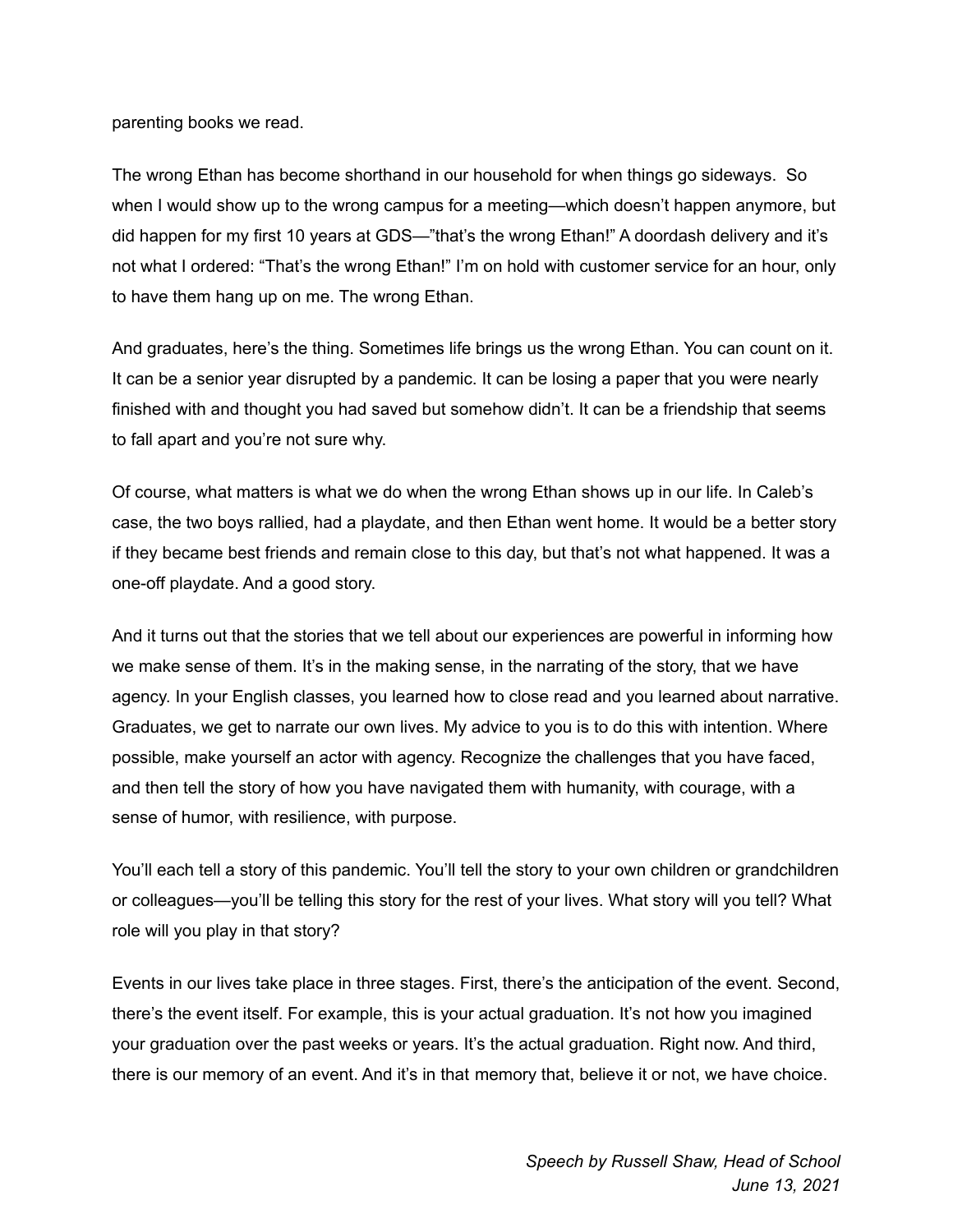My charge for you today is to take ownership for the stories you tell yourself. These stories matter because they inform how we step into new situations, new challenges, new opportunities. Narrative is a powerful tool. Use it so that it doesn't use you.

Speaking of stories, on Monday at graduation rehearsal, I gave you each a book, *Klara and the Sun* by Kazuo Ishiguro. The book is set in a not-too-distant, slightly dystopian future. It's a world of tribal loyalties and the rise of populist, nationalist politicians. And it's a world that has been disrupted by a terrible pandemic in which a substantial proportion of the population pretend that the pandemic isn't happening. Sounds hard to imagine, doesn't it?

The Klara of the title is what's known as an Artificial Friend, a very sophisticated form of artificial intelligence that develops a close relationship with a sick girl. The book raises themes of loneliness and connection, of love and being a friend. I think you'll like it. Klara is the narrator of the story, and it's striking to have a machine serve as narrator. It begs the question, what does it mean to be human? Ishiguro seems to be making the point that our ability to narrate our experiences is one of the most human things about us.

And so, story tellers, what stories did you tell me about your time at GDS? I asked you each what you'll take with you from GDS. Here are a few of your responses.

Bryce Savoy writes:

*I will take the ability and responsibility to shape my environment for the better.*

Alyssa West writes:

*GDS has taught me to engage with my community as a strong, well-rounded individual and shown me that I don't need to compromise academics in order to participate in multiple clubs and sports. I don't need to sacrifice different parts of my identity in order to be successful.*

Avah Rustomjee writes:

*I will take with me amazing friendships and experiences that have shaped who I am.*

Mack Dixon writes: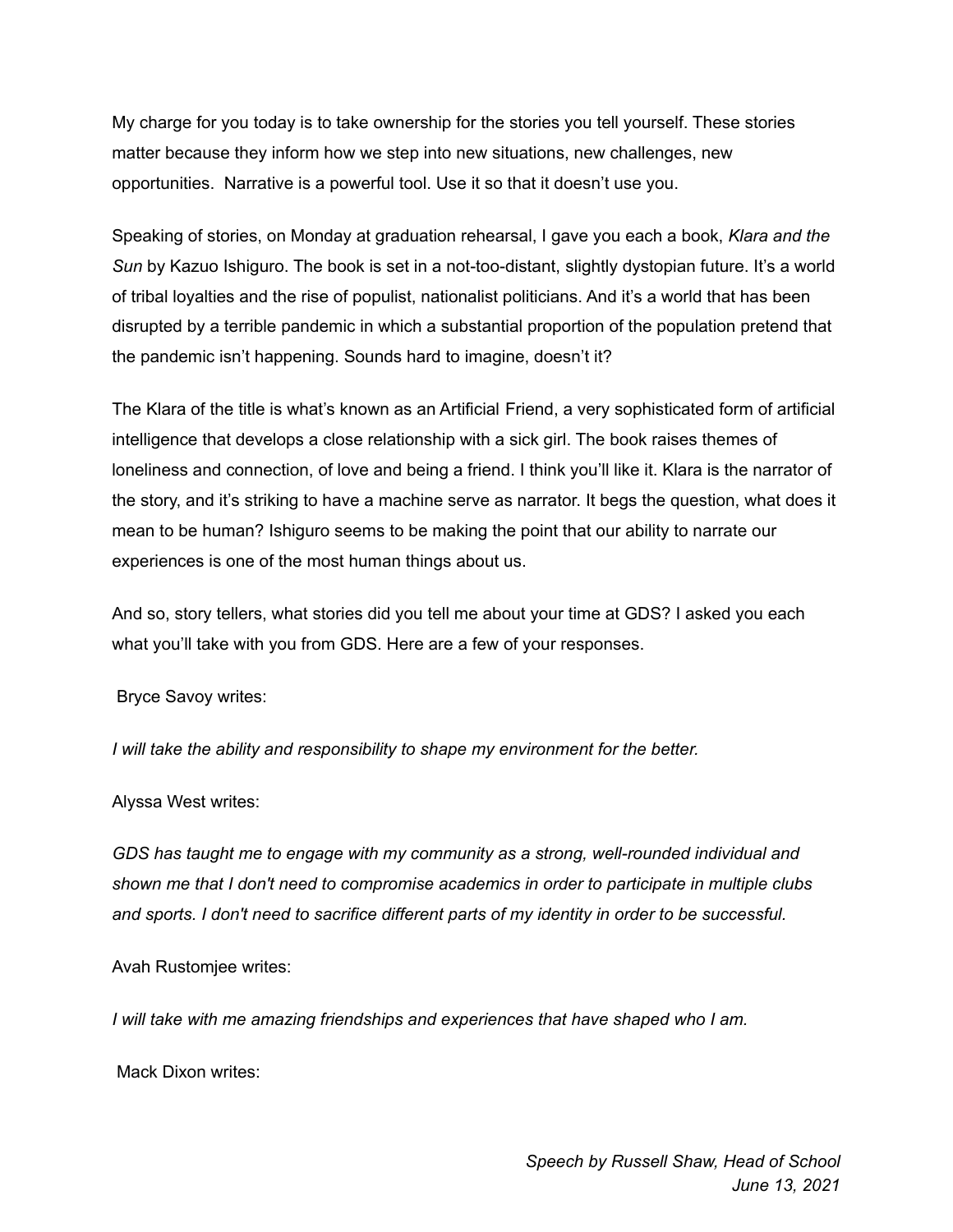*I will take the feeling of a large family that will always support me.*

## Anoushka Chander writes:

*Through English and history classes, I have learned how to engage with texts and apply them to the outside world. GDS has given me the tools and opportunities to make change in the real world, and has empowered me to join with other students in raising our voices. GDS has affirmed for us that our voices matter. The friends and community I have gained here will be with me for life.*

## Ashton Brubaker writes:

*I am going to take with me from GDS the marvelous sincere relationships I have developed with faculty and staff. The unique space created for students to engage in conversations with teachers was such a gift to me. Knowing that my voice would be heard was transformative.*

### Josh Gaba writes:

I will take from GDS a love for learning and the mentality to set my sights high. I leave with the *motivation to never stop pursuing my aspirations. I no longer hold reservations about being myself nor about continuing to explore my identity.*

### Lexi Orenstein writes:

*What I will take with me from GDS is my ability to see a problem, act, and create change. Students at GDS are taught to self-advocate, and while this may seem like such a simple skill, it's a challenging one to master. Learning to self-advocate has allowed me to make the most of my academic experience. I have learned not to be afraid of admitting that I don't understand the material we are learning and feel comfortable approaching my teacher and asking for help. I have learned to speak up when something seems wrong, and I have learned to find ways to solve problems. I have learned to engage in healthy debate by speaking up about what I believe.*

Marleigh Ausbrooks writes: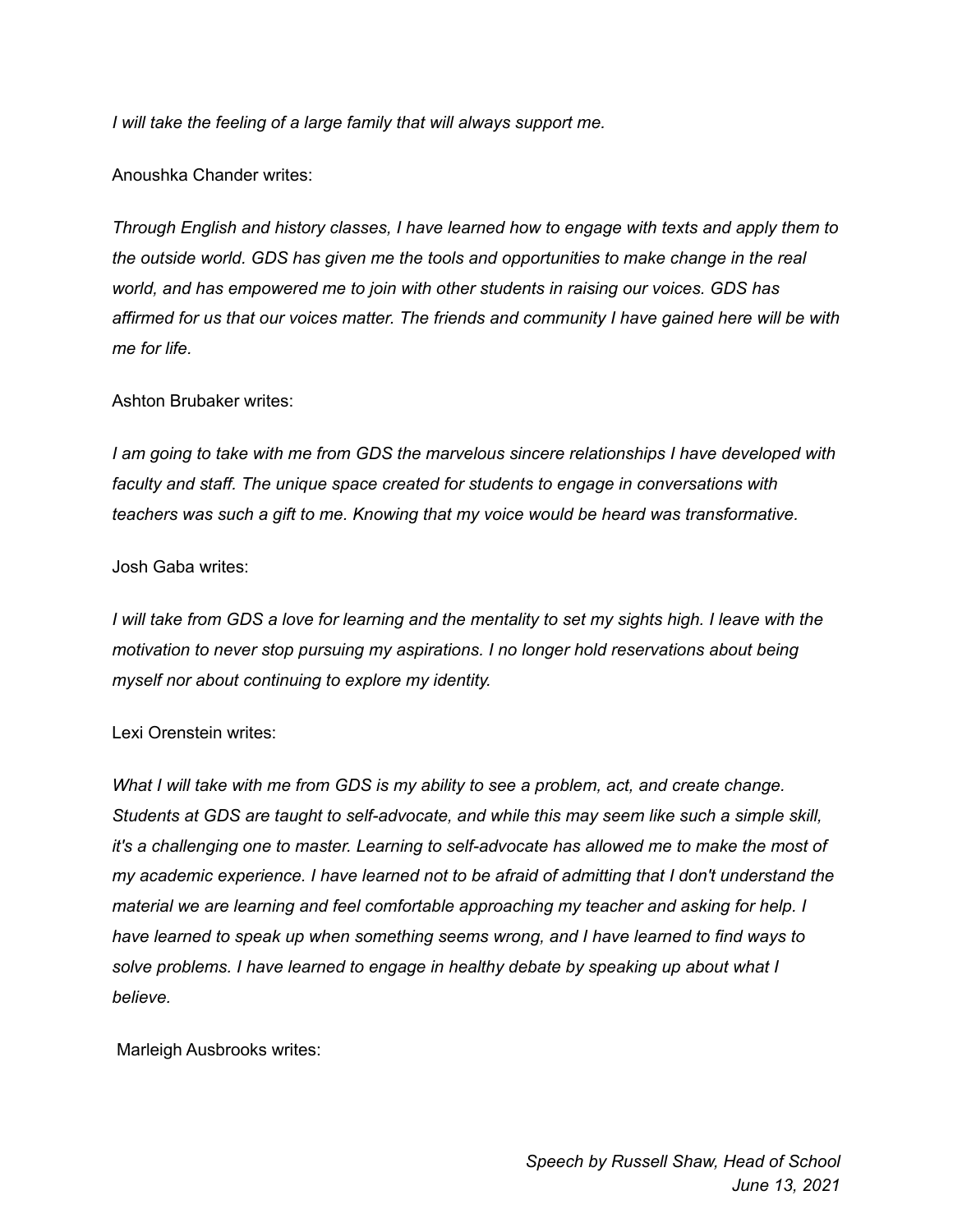*I will take my affinity for close knit communities and spaces. My earliest memories at GDS are of my math group that would work together in the hallway. The intimacy of the group made it much easier for me to feel comfortable, and spend time not only being myself but discovering who I am. In that environment, I discovered that I really enjoy math! When I move on into what our parents call "the real world" I will be sure to create caring, connected spaces for myself and others.*

And Jessica Ganley writes:

*The wave of sound that washes over me as I open the front doors. The bright colored backpacks, coats, lunch boxes, and computer cases scattered across the Forum like paint splatters. The bright sunlight coloring the Forum's steps. The welcoming image of teachers in t-shirts and jeans. The euphoric energy and the comforting chaos.*

The joy of eating hot dogs with my friends on the curb on our first ever First Friday. The hilarity *of hearing Russell sing The GDS Christmas Blues for the first time. The amusement of seeing what dollar-store item was going to be raffled off that day. The excitement of looking at all the colorful home-made posters dedicated to social justice at the Club Fair.*

*Having freedom to hold open discussions in History. Building 3D models of cell membranes from found objects in Science. Stitching together geometric theorems and properties in Math. Hearing Latin, Chinese, and French drifting through the walls in Spanish. Discovering new meaning of texts through close-reading in English.*

*In the Acting Room during lunch, the ten of us singing in a semicircle around the upright piano that is always slightly out of tune. In the library on Wednesday nights, the shuffling of feet and the boisterous conversations as students pour through the doors to choir rehearsal. In the third floor hallway in February, the students' whimsical and powerful artwork hanging proudly on the walls.*

Seniors, what's striking to me in these reflections is that you choose to narrate your GDS story as one where you developed skill, empathy, insight, friendships, community and more. I love the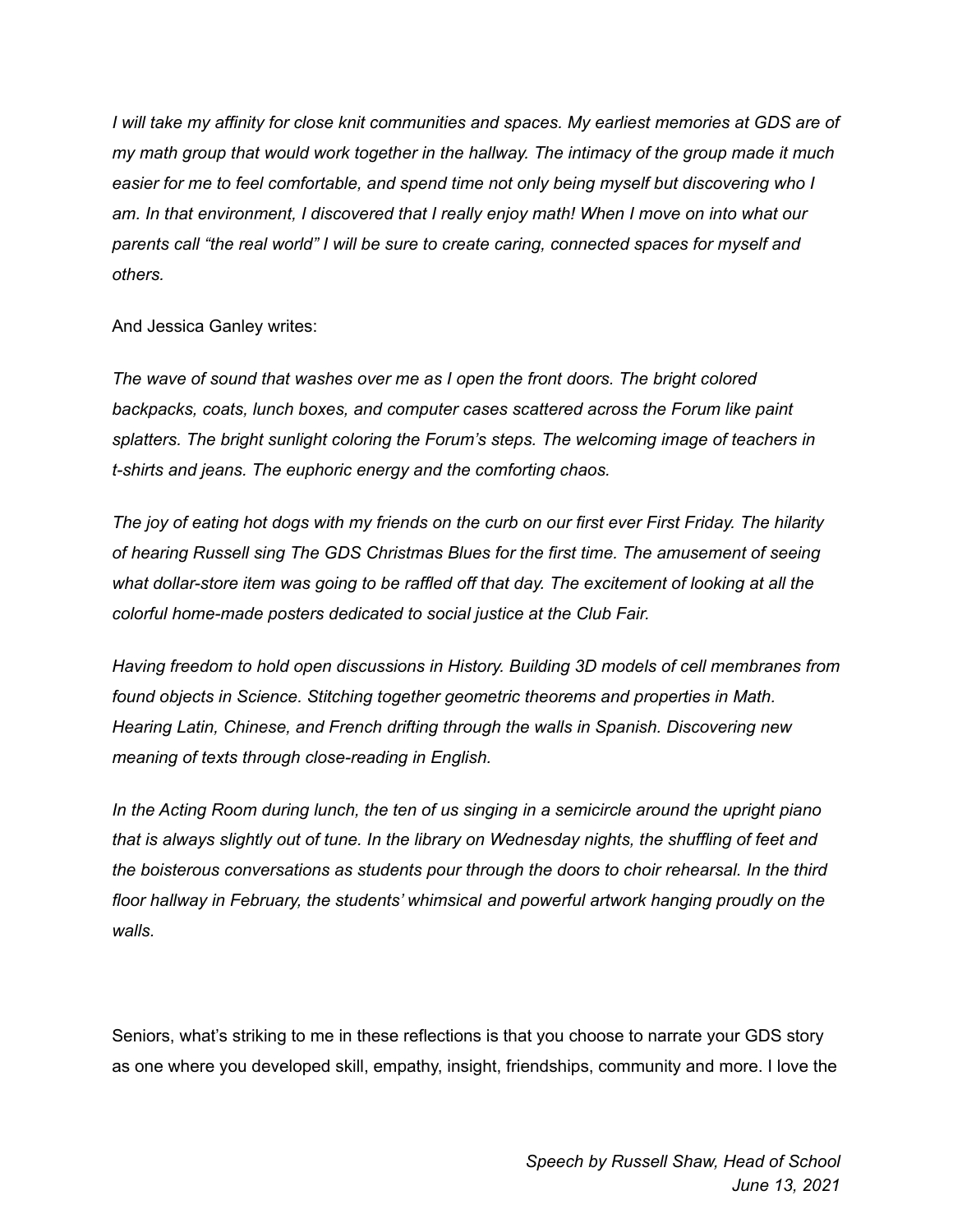way that you tell your GDS stories.

And I can promise you that even with all of this strength and capacity, the wrong Ethan will still show up on your doorstep from time to time. When he does, know that you have everything you need to respond, to connect, and to narrate your story. And know that your GDS community will be standing with you.

Class of 2021, as you head off to college and beyond, I know that I speak for all of the adults at GDS when I say that we're deeply grateful to have been part of your story. We love you. We believe in you. And we are very, very proud of you.

GDS community, I present to you the Georgetown Day School Class of 2021!

I'd like to take this last opportunity to say, on behalf of the faculty, staff, and administration of Georgetown Day School, a final congratulations to both the graduates and the family and friends who have helped us arrive at this moment.

And now, Class of 2021, I want to invite you to be present. Look at your friends and teachers and parents. Know that hundreds of people from around the country are with us virtually. This community-—this extended family—is here for you. We believe in your tremendous capacity, we are proud of you. And to this extended family—our responsibility for these graduates does not end today. These talented young people will need our ongoing support and guidance as they discover the world, make their way in the world, and change the world. Our work isn't done.

My closing tradition is to share a poem by Mary Oliver called "The Summer Day."

The Summer Day

*Who made the world?*

*Who made the swan, and the black bear?*

*Who made the grasshopper?*

*This grasshopper, I mean-*